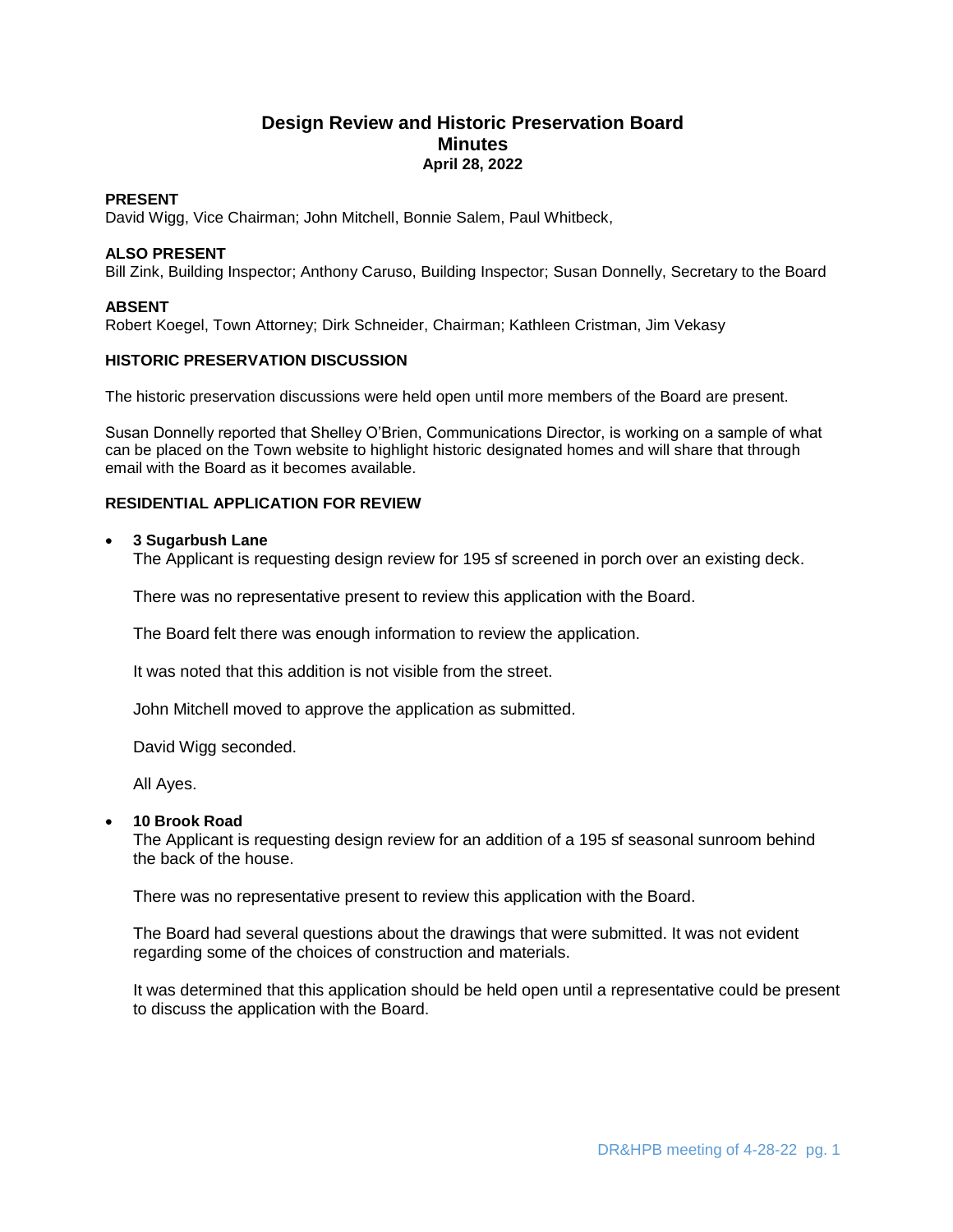## **RESIDENTIAL APPLICATION FOR REVIEW – NEW HOMES**

## **9 Hawkstone Way**

The Applicant is requesting design review for the construction of a single family home. The home will have a total living area of approximately 2680 sf.

Marie Kenton of Ketmar Development was present.

This is the last home in this development. The garage will be side load and the shingles and vinyl will be the same color.

It was noted that all windows will be trimmed contrary to the rendering submitted.

Bonnie Salem moved to approve the application as submitted.

Paul Whitbeck seconded.

All Ayes.

#### **2 Old Homestead Road**

The Applicant is requesting design review for the construction of a 2 story single family home. The home will be approximately 2977 sf with a covered patio.

George, Dawn and Adam Masi were in attendance to represent Mascot Builders.

This home is a contemporary design with cultural stone and vinyl elements with architectural roof shingles. This is one of three proposed homes on a private drive. It features front and side load garages. The colors will be complementary and consistent with other existing homes on Nature View.

David Wigg moved to accept the application as submitted.

Bonnie Salem seconded.

All Ayes.

## **COMMERCIAL APPLICATION FOR REVIEW – NEW**

 **900 Linden Avenue – sign for Leonard's/Cube Smart** The Applicant is requesting design review to change the current road sign so it has the Applicant's address on it and is 8 sf.

This application was withdrawn from the agenda.

#### **DISCUSSION – Solar Panels on Historic Homes**

This discussion was tabled from the meeting until more Board members could be in attendance.